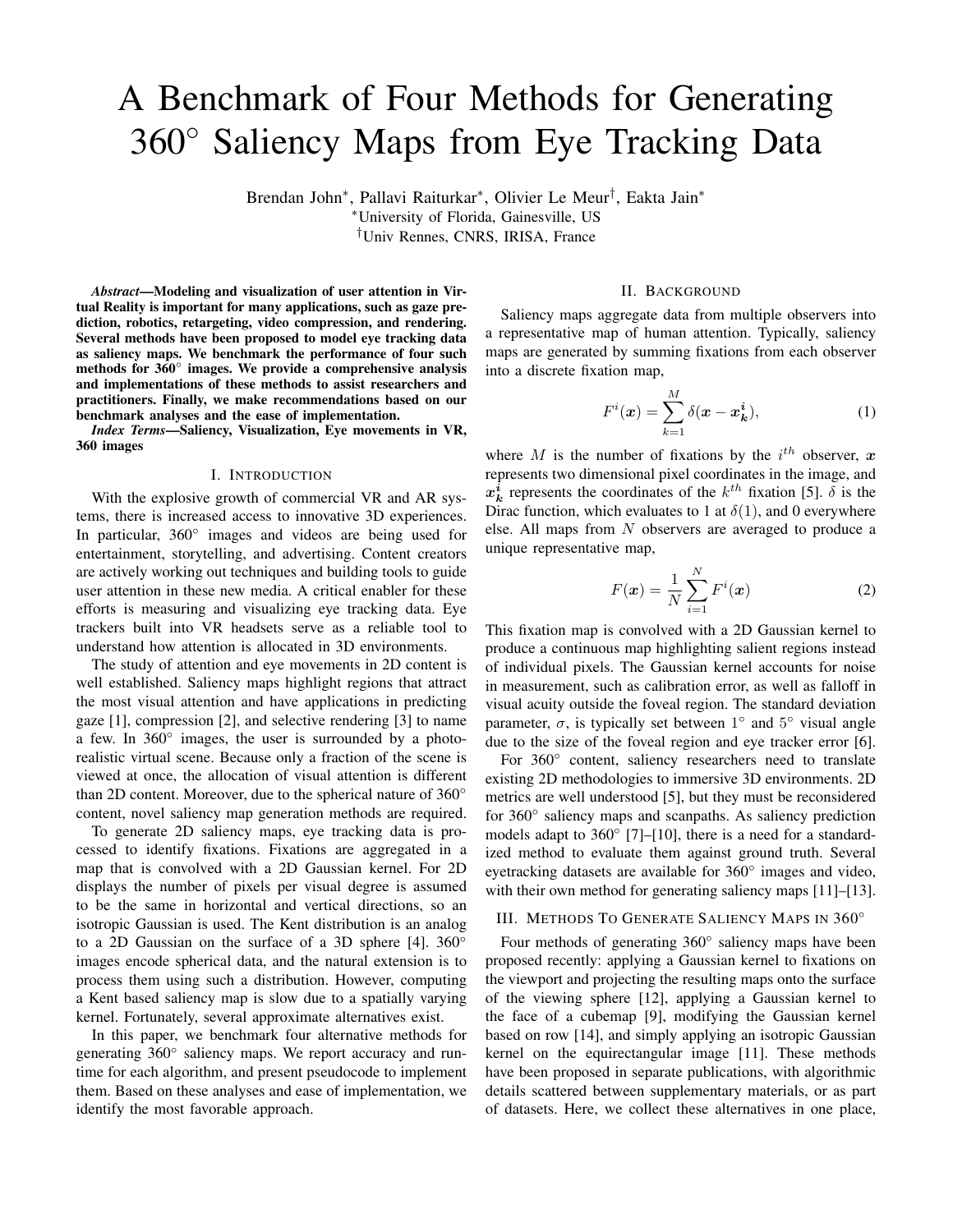clarify algorithmic details, and benchmark their performance using a Kent distribution based method as ground truth. We briefly summarize and present pseudocode for the Kent based method, and the four approximate methods. For each method the output is a saliency map,  $S$ , that is then normalized such that all of the values sum to one. A square kernel is used for ease of implementation, with  $kernel\_size$  set to 12 times the number of pixels per degree rounded up to an odd number. This size is larger than usual to ensure that all non-zero values are included. Helper functions are defined in the Appendix.

*Kent Distribution:* The Kent distribution is an isotropic bivariate normal distribution defined on the surface of a three dimensional unit sphere [4]. While the complete 5 parameter distribution is anisotropic, we use the simplified isotropic form. The probability density function  $f$  is defined as

$$
f(\vec{x}, \kappa, \vec{\gamma}) = \frac{\kappa e^{\kappa \vec{\gamma} \cdot \vec{x}}}{4\pi \sinh(\kappa)},
$$
\n(3)

where  $\vec{x} \in \mathbb{R}^3$  is an input vector representing a point on the sphere. The parameter  $\kappa > 0$  represents the concentration of the probability density function. The parameter  $\vec{\gamma} \in \mathbb{R}^3$  is the mean direction of the distribution, around which points are normally distributed. Pixels in the equirectangular image x, y map to azimuth and elevation angles  $\theta$ ,  $\phi$ . These angles are converted from spherical coordinates to a 3D vector in cartesian coordinates  $\vec{x}$ . We compute the kernel weights by inputting the pixel neighborhood  $N(x, y, kernel \; size)$  as vectors into f, where  $\vec{\gamma}$  is a vector that represents the current pixel. Due to unequal sampling of the sphere in equirectangular images, the kernel must be recomputed for each row. Input to this method is a fixation map F, and parameter  $\kappa$ .

1: **procedure**  $\text{KENT}(F,\kappa)$ 2: S ← zeros(num rows, num cols) 3: for  $r = 1$  to num rows do  $\Rightarrow$  Parallelizable loop 4:  $\phi \leftarrow \pi |r/num\_rows - 0.5|$ 5:  $\theta \leftarrow 0$   $\triangleright \theta$  is constant 6:  $c = num\_cols/2$   $\triangleright c$  is constant 7:  $\vec{\gamma} \leftarrow sph2cart(\theta, \phi, 1)$ 8:  $K \leftarrow f(N(c, r, kernal \; size), \kappa, \vec{\gamma})$ 9: Normalize K  $\triangleright$  Kernel weights sum to 1 10:  $S_{row} \leftarrow F \sim K \triangleright$  Optimized to only output row r 11:  $S(r) = S_{row}$ 

In a MATLAB implementation we found that using a  $\kappa$ value of 707 or higher produces a result too large to fit in a 64 bit floating point number. Typical values of  $\kappa$  will be larger than this for modeling 1◦ or less of visual angle in saliency map generation. HPF<sup>1</sup> for high precision floating point numbers is needed, which increases the amount of time needed to perform the operations invoked by  $f$ . The following methods either approximate the Kent distribution (modified Gaussian), or operate outside the spherical domain.

*Isotropic Gaussian Method*: For 2D map generation a spatially invariant kernel is used, filtering the image in seconds.

While quick, this computation does not account for distortions in the equirectangular image. Input to this method are a fixation map F, and standard deviation  $\sigma$ .

\n- 1: **procedure** 
$$
IsOTROPIC(F, \sigma)
$$
\n- 2:  $G_{\sigma} \leftarrow 1d\_gaussian(\sigma, kernal\_size)$
\n- 3:  $K \leftarrow G_{\sigma} \cdot G_{\sigma}^{T}$
\n- 4:  $S \leftarrow F \sim K$   $\triangleright$   $\sim$  indicates 2D convolution
\n

*Modified Gaussian Method*: Upenik & Ebrahimi [14] introduce a modified Gaussian kernel that accounts for equirectangular distortions near the poles. A scale factor of  $\frac{1}{\cos \phi}$  is computed for each elevation angle  $\phi$ , to stretch an isotropic Gaussian kernel horizontally. A bivariate Gaussian kernel is computed for each row as the matrix product

$$
K = G_{\sigma_{\mathbf{y}}} \cdot G_{\sigma_{\mathbf{x}}}^T,\tag{4}
$$

where  $G_{\sigma_y}$  is a column vector representing a 1D Gaussian with standard deviation  $\sigma_y$  in pixels, and  $G_{\sigma_x}^T$  is a row vector representing a 1D Gaussian where  $\sigma_x = \frac{\partial y}{\partial \rho}$ . This method applies a different filter at each row, requiring many 2D convolutions. This method has a similar runtime and structure to the Kent distribution, but is much easier to implement.

|    | 1: <b>procedure</b> MODIFIEDGAUSSIAN( $F,\sigma$ )                               |
|----|----------------------------------------------------------------------------------|
| 2: | $S \leftarrow zeros(num\_rows, num\_cols)$                                       |
| 3: | <b>for</b> $r = 1$ to $num\_rows$ <b>do</b> $\triangleright$ Parallelizable loop |
| 4: | $\phi \leftarrow \pi  r/num\_rows - 0.5 $                                        |
| 5: | $G_{\sigma} \leftarrow 1d\_gaussian(\sigma, kernal\_size)$                       |
| 6: | $G_{\sigma x} \leftarrow 1d\_gaussian(\sigma/cos\phi, kernal\_size)$             |
| 7: | $K \leftarrow G_{\sigma_v} \cdot G_{\sigma_v}^T$                                 |
| 8: | $S_{row} \leftarrow F \sim K \triangleright$ Optimized to only output row r      |
| 9: | $S(r) = S_{row}$                                                                 |
|    |                                                                                  |

*Cubemap Method*: Cubemaps reduce image distortions by projecting the spherical image onto cube faces representing perspective views from within the sphere. This format allows each face to be filtered with an isotropic Gaussian, but introduces discontinuities at the borders. To reduce this effect, cubes at two orientations are aligned and combined in equirectangular format to generate one representative map for the image. Weights  $W_1$  and  $W_2$  are applied with an elementwise multiplication to reduce the contribution of pixels near the edges of each face, as described by [9]. Transforming high resolution images between formats is time consuming, and the method does not completely remove border discontinuities.

1: **procedure** CUBEMAP( $F,\sigma$ ) 2:  $F_{rot} \leftarrow rotatesphereXYZ(F, \frac{pi}{4}, 0, \frac{pi}{4})$ 3:  $G_{\sigma} \leftarrow 1d\_gaussian(\sigma, kernal\_size)$ 4:  $K \leftarrow G_{\sigma} \cdot G_{\sigma}^{T}$ 5:  $Cube_1 \leftarrow equirect2cube(F) \sim K$ 6:  $Cube_2 \leftarrow equirect2cube(F_{rot}) \sim K$ 7:  $S_1 \leftarrow cube2equirect(Cube_1)$ 8:  $S_2 \leftarrow cube2equirect(Cube_2)$ 9:  $S \leftarrow W_1.*S_1+W_2.*S_2$ 

*Viewport Method*: 360◦ content is realized as a projection of the spherical image onto a viewport determined by the observer's head orientation. A Gaussian kernel can then be

<sup>1</sup>https://www.mathworks.com/matlabcentral/fileexchange/36534-hpf-a-bigdecimal-class